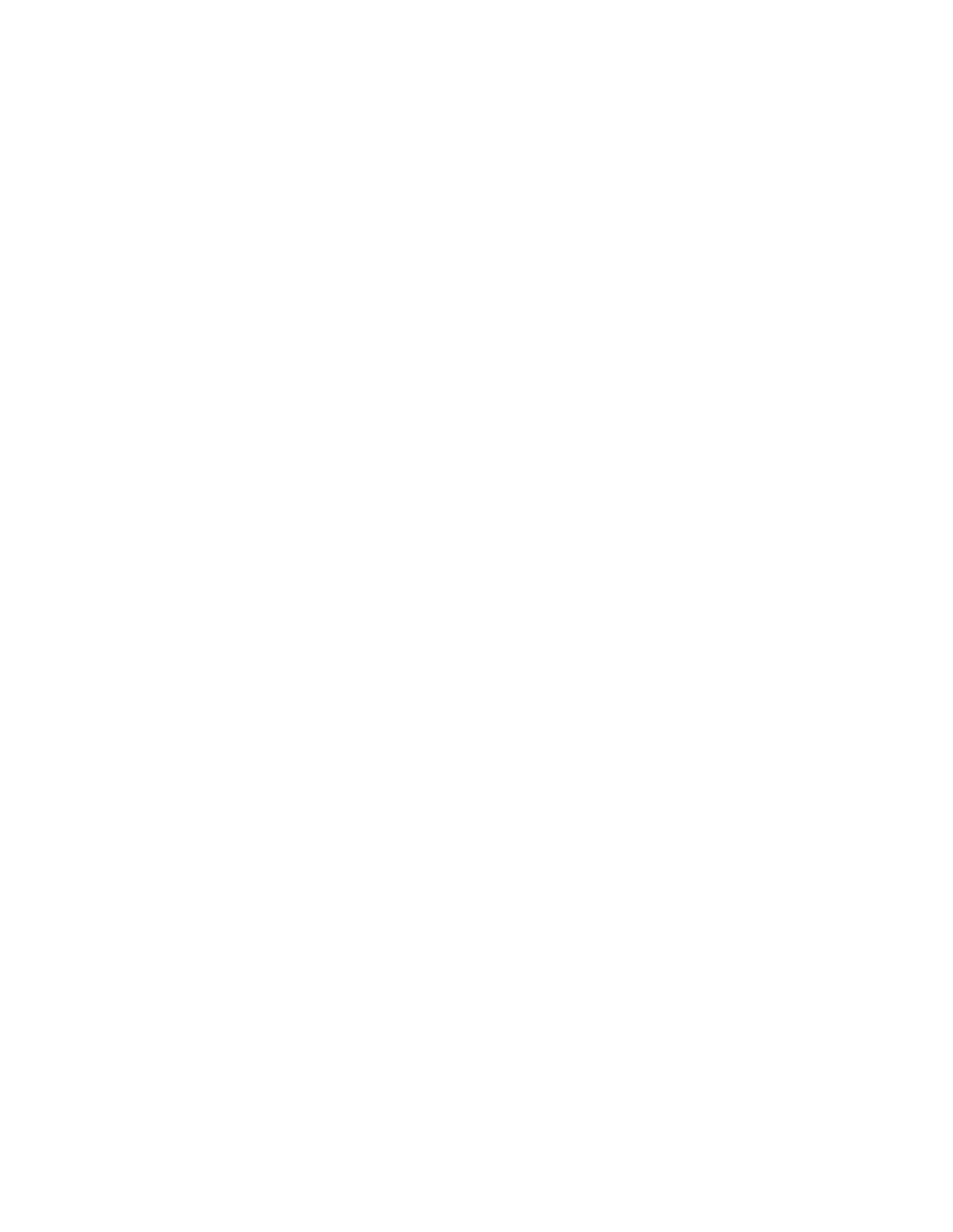

# **TECHNICAL MEMORANDUM**

| TO:          | Maryland Aviation Administration (MAA)                                                                                                                                              |
|--------------|-------------------------------------------------------------------------------------------------------------------------------------------------------------------------------------|
| <b>FROM:</b> | Dan Burnell, Fred Kolberg, Chris Pike, and Mike Martin (Tetra Tech, Inc.)                                                                                                           |
| DATE:        | May 16, 2013                                                                                                                                                                        |
| RE:          | Wetland #3 Water Balance Analysis during future recovery well pumping<br>associated with the Interim Remedial Action (IRA) at Dump Road Area (DRA) of<br>Martin State Airport (MSA) |

This technical memorandum summarizes the results of a water balance modeling analysis of Wetland #3 during planned future recovery well pumping at the DRA. The simulated well pumping is associated with the containment of contaminated groundwater by the propose Interim Remedial Action (IRA). The objective of the water balance modeling was to assess the potential effect of recovery well pumping on water levels in Wetland #3 over time. Although recognized as a non-tidal wetland, Wetland #3 has developed through ponding of surface drainage in a depression on top of the Dump Road Area landfill. This area is impounded along the Frog Mortar Creek shoreline by an artificial berm.

A detailed discussion of the modeling approach and results is provided below.

### **Background Information**

Although the designated area of Wetland #3 is approximately 18,960  $\text{ft}^2$ , field observations indicate that only a portion of this area has standing water. The estimated depth of the water in Wetland #3 is approximately 2 ft. Based on topographic maps, the estimated elevation of water in Wetland #3 is approximately 8.5 ft feet above North American Vertical Datum (NAVD) 1988. An examination of potentiometric surface maps at DRA indicates that the elevation of the water table is approximately 1.5 ft feet above NAVD 1988 in the vicinity of Wetland #3. The higher water elevation of Wetland #3 than the water table indicates that Wetland #3 is a recharge area for local groundwater. The relatively high difference (7 ft) in hydraulic heads between Wetland #3 and the water table indicates that the sediments beneath Wetland #3 have a low hydraulic conductivity. This is consistent with the clay sediments observed in shallow borings and test pits located near Wetland #3. The hydraulic conductivity of clays range from  $10^{-6}$  to  $10^{-9}$  cm/s, and is typically lower in the vertical direction as a result of anisotropy, Based on design groundwater extraction rates for each of the recovery wells, the calibrated groundwater flow model indicated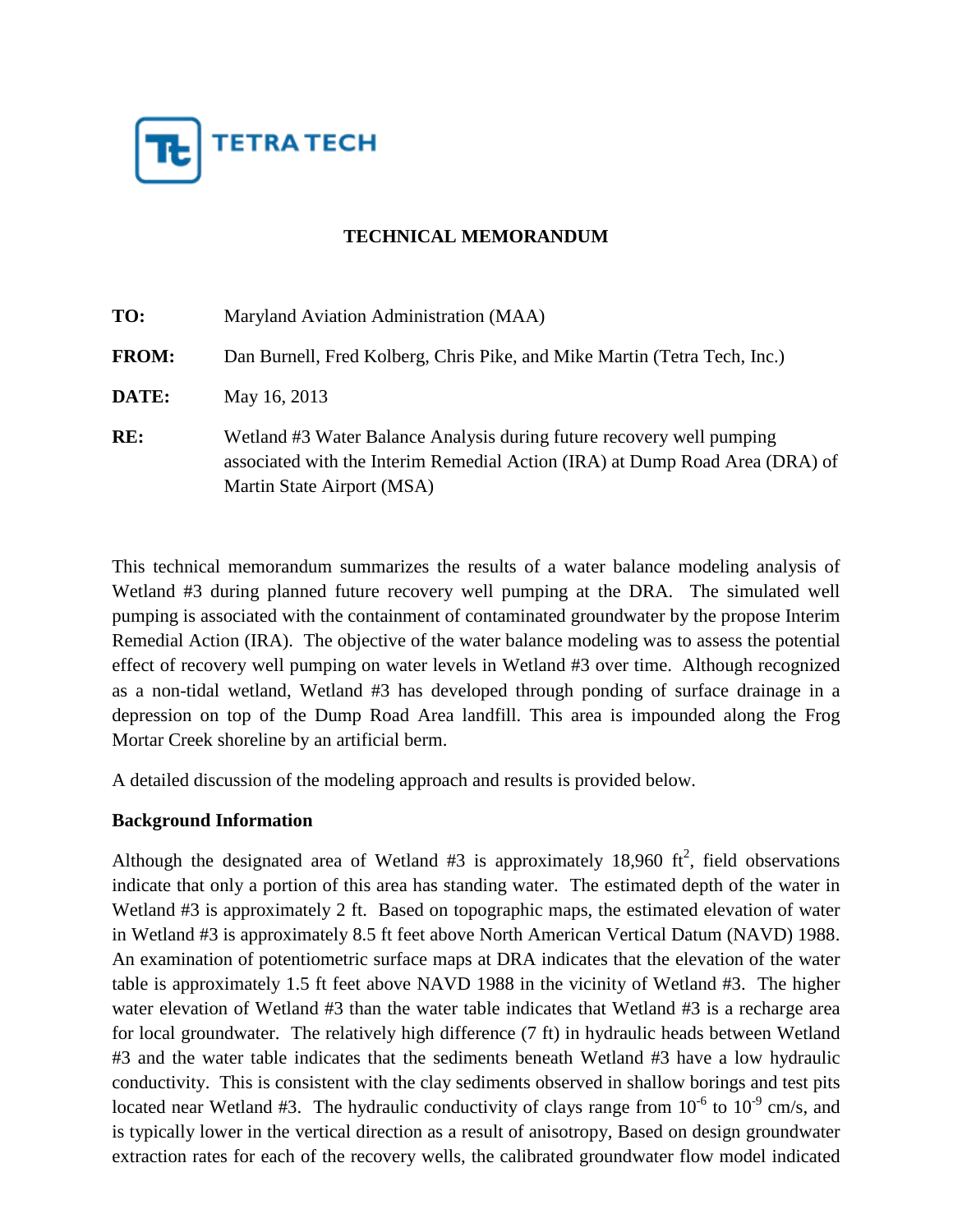

that the drawdown of the water table will be approximately 1 ft in the area beneath Wetland #3 during operation of the groundwater IRA recovery well system at DRA. The potential effect on water levels over time in Wetland #3 as a result of the lowered water table from recovery well pumping is discussed below.

## **Wetland #3 Water Balance Modeling Analysis**

A simple water balance modeling approach was applied to examine potential changes in water levels of Wetland #3 over time as a result of the planned groundwater IRA recovery well pumping at DRA. In this modeling analysis, the water level of Wetland #3 is assumed to be initially in a dynamic equilibrium in which the rate of inflow into the wetland from precipitation is equal to the rate of outflow from the wetland as a result of leakage to the water table. The amount of leakage from the wetland was estimated using Darcy's law Q=KiA where K is vertical hydraulic conductivity of sediments beneath wetland, is hydraulic gradient across the sediments, and A is the wetland area. For the model water balance simulation, at time zero, the water table elevation is lowered by 1 ft to represent the effect of recovery well pumping. This increases the vertical hydraulic gradient and thus the amount of leakage of water from Wetland #3.

The water balance model was applied to examine the change in wetland elevation over time as a result of recovery well pumping. Based on the accuracy of water level elevation measurements and seasonal variability of wetland elevations, a 0.1 ft decrease in wetland elevation was chosen as the criterion for concluding that there is a measureable impact to the wetland. Using the calibrated MODFLOW flow model, the estimated water table drawdown is approximately 1 ft. beneath the wetland. Although vertical hydraulic conductivity data are not available for the sediments beneath the wetland, soil logs indicate the presence of lower permeability clays, which is consistent with the approximate 7 ft head difference between the water level of Wetland # 3 and the water table. Based on the uncertainty of the vertical hydraulic conductivity of sediments beneath Wetland #3, a range of possible values was examined in the model calculations.

### **Modeling Results**

The results of the water balance model calculations indicate that the rate of change in the water level of Wetland #3 becomes very slow for low values of the vertical hydraulic conductivity of the sediments beneath this wetland. Based on a 5 year monitoring period, the water balance calculations indicate that the recovery well system will not impact the wetland  $(< 0.1$  ft decrease) if the vertical hydraulic conductivity of the sediments beneath the wetland is less than 1 x  $10^{-8}$ cm/s. Sensitivity analyses indicate that the vertical hydraulic conductivity and monitoring period are the most sensitive model parameters. Over a longer monitoring period, greater decreases in wetland elevation may occur.